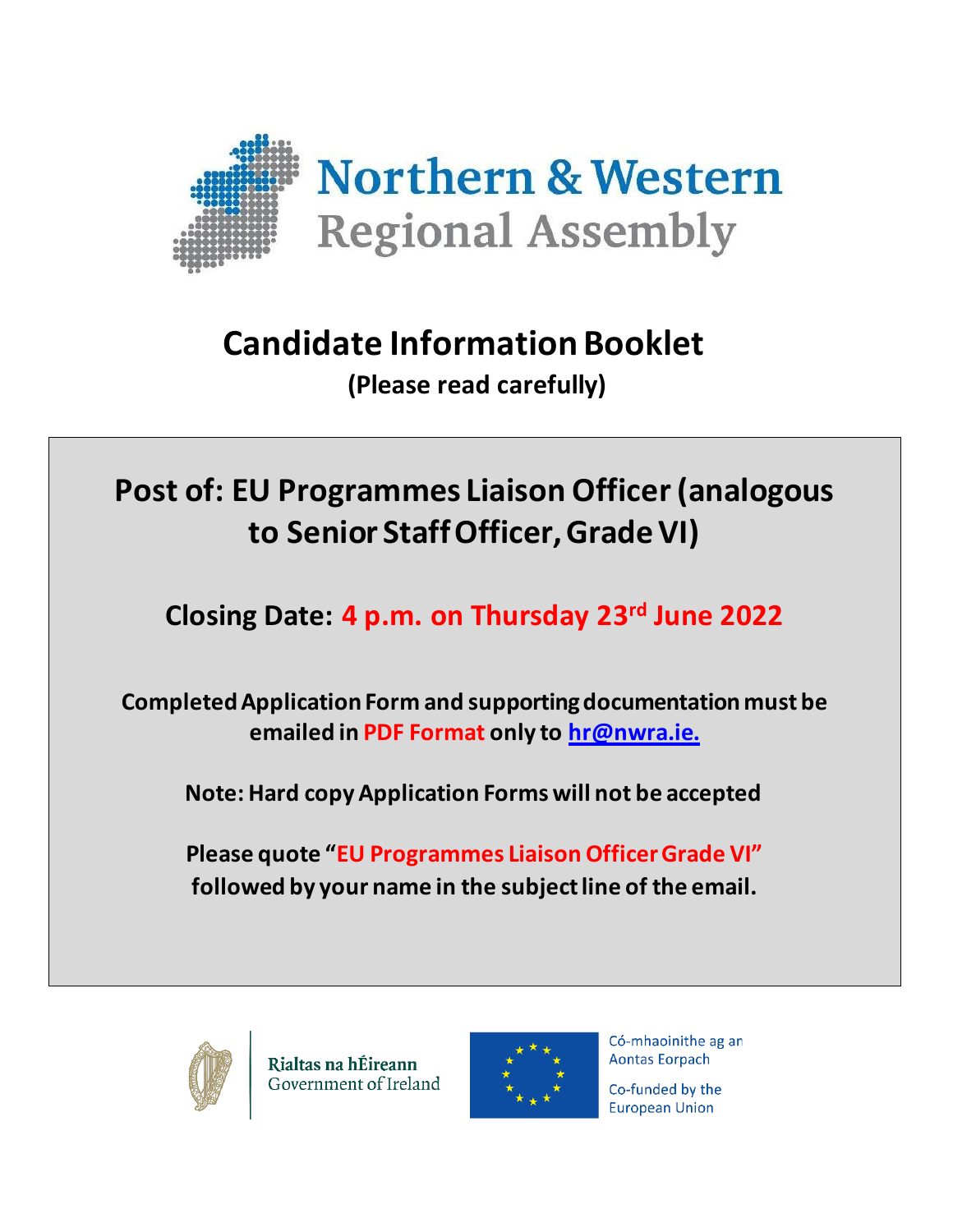# The Role of the NWRA in Regional Development

The Northern & Western Regional Assembly was established on  $1<sup>st</sup>$  January 2015. The Assembly is responsible for co-ordinating, promoting and supporting strategic planning and sustainable development of the region. This includes making, implementing and monitoring progress on a Regional Spatial and Economic Strategy for the region. It also has responsibility for the provision of statutory observations on Local Authority Development Plans, Local Economic and Community Plans and for promoting regional policy in Ireland.

Additionally, the Regional Assembly manages the Regional Operational Programmes as well as monitoring and making proposals in relation to the general impact in their region of all EU programmes of assistance from the EU. It performs the role of national contact point for three EU Interreg Programmes, namely Interreg Europe, the Atlantic Area Programme and the Northern Periphery & Arctic Programme. In addition, the Assembly has been involved in a range of socio-economic projects covering a range of areas that promote the region, such as maritime economy, tourism, transport, food, renewable energy and smart specialisation.

Our Vision is for a region that is smarter, greener, more specialised and connected, with a stronger and more compact urban network. The operational environment for the Assembly is driven by international, national and local influences that requires us to work collaboratively with key stakeholders at EU, national, regional and local level to accelerate and optimise effective regional development. Thus, policy formulation must interpret risk, opportunity and trends at these levels on behalf of our constituent stakeholders. The unique regional perspective provided by the NWRA necessitate a macro view exploring best practice and developing systems of rapid knowledge transfer and application. Consequently, the Assembly needsto keep a constant oversight on national and international policy developments, shifts in the political and socio-economic environment and horizon monitoring of emerging funding opportunities for the region.

The NWRA now wish to recruit an EU Programmes Liaison Officer (analogous to Senior Staff Officer, Grade VI) with responsibility for performing the role of National Contact Point for EU Interreg Programmes and to assist with EU Projects.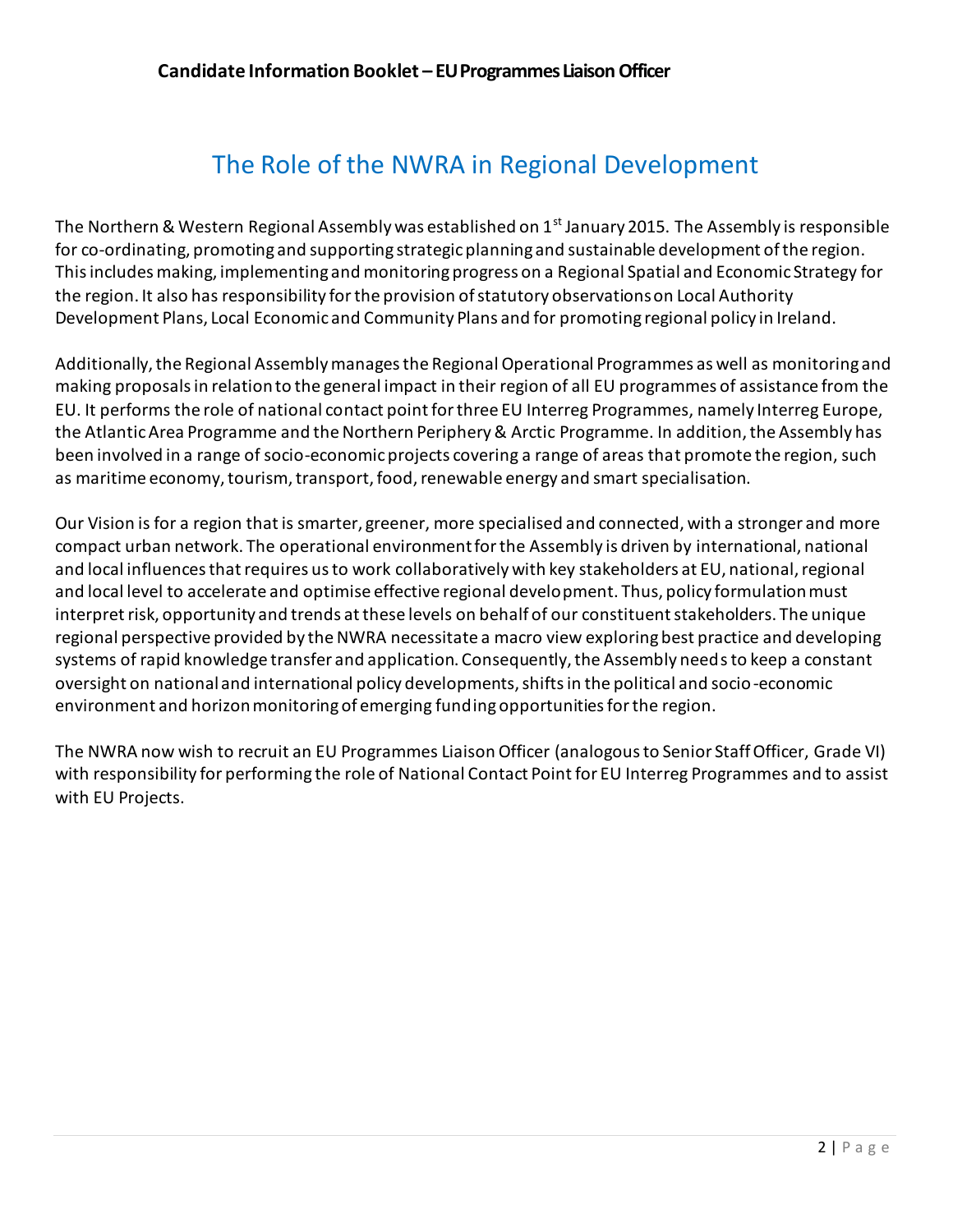## **Duties of the EU Programmes Liaison Officer :**

Reporting to the Director or Assistant Director, themain duties andresponsibilities ofthe role ofthe EU Programmes Liaison Officer include but are not limited to the following:

- National Contact Point for Atlantic Area (AA) and Northern Periphery and Artic (NPA) Programmes, and assistance with EU projects. This includes:
- Promotion of the AA and NPA and their objectives
- Liaising with the Programmes Joint Secretariat
- Supporting the functioning of networks and national and regional programme representatives
- Assisting potential Project Promoters with applications for funding
- Supporting the creation of high-quality projects
- Assisting projects to deliver effectively
- Liaising on an ongoing basis with Project Promoters
- Monitoring of performance
- Identifying potential funding streams of regional benefit, including those that implement the strategic objectives of the Regional Assembly
- Building awareness and capacity to target appropriate funding opportunities
- Assisting with the management & implementation of other programmes / projects as directed;
- Supporting and liaising with Committee of the Region members on relevant policy positions;
- Preparing reports for Regional Assembly, its Committees and Sub-committees;
- Representing the Regional Assembly on external related committees;
- Contributing to National Planning Framework/RSES work plan.
- To undertake any other duties that may from time to time may be assigned including those relating to the position of Senior Staff Officer.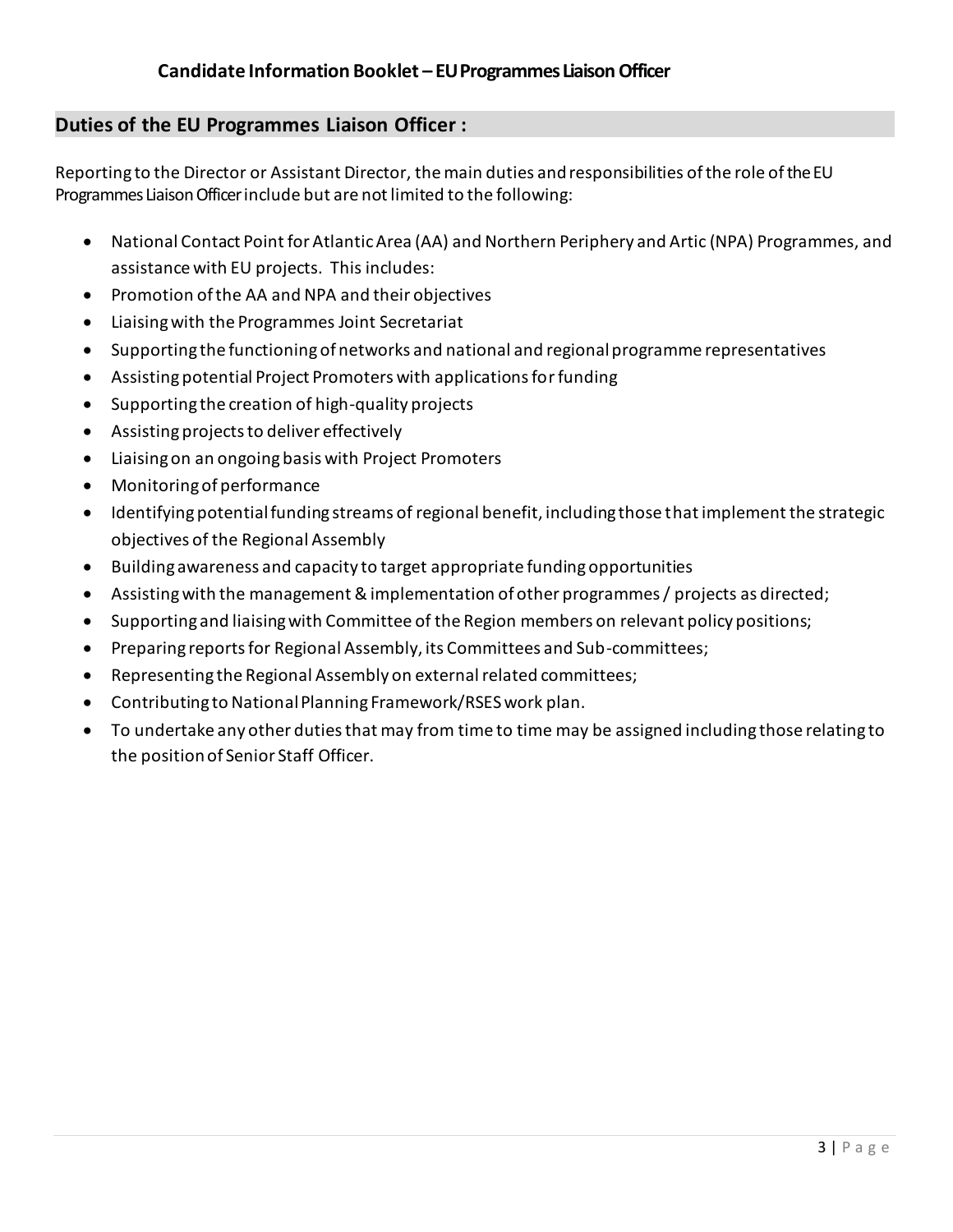# **Qualifications:**

#### **1. Character**

Each candidate shall be of good character.

#### **2. Health**

Each candidate shall be in a state of health such as would indicate a reasonable prospect of ability to render regular and efficient service.

#### **3. Education, Training, Experience etc.**

Each candidate must have, on the latest date for receipt of completed application forms:

A recognised qualification at level 8 on the National Framework of Qualifications (NFQ) in public policy, economic development, business, finance or equivalent

#### **And**

A full clean Class B driving license and have access to his/her own vehicle.

## **The Ideal Candidate Shall have:**

- A minimum of 3 years post-graduate experience in a related field;
- Satisfactory knowledge of public service organisations and national and regional policies;
- Satisfactory knowledge of European Institutions, policy issues and EU funding programmes;
- A proven ability to develop stakeholder relations, strong interpersonal skills and an ability to deal with people across a range of organisations;
- Excellent presentation and communications skills;
- Competence in the use of ICT and other software skills;
- Experience of managing finance and budgets and ensuring value for money;
- Excellent organisation skills and discipline, and possess the drive to deliver the required results;
- An understanding of the challenges for the Northern & Western Region;
- Experience drafting press releases and interacting with the media;
- Experience in event management e.g. conference planning, identification of speakers etc;
- Experience in achieving and maintaining a productive association between elected representatives and the delivery of core activities;
- An understanding of national procurements rules and their application.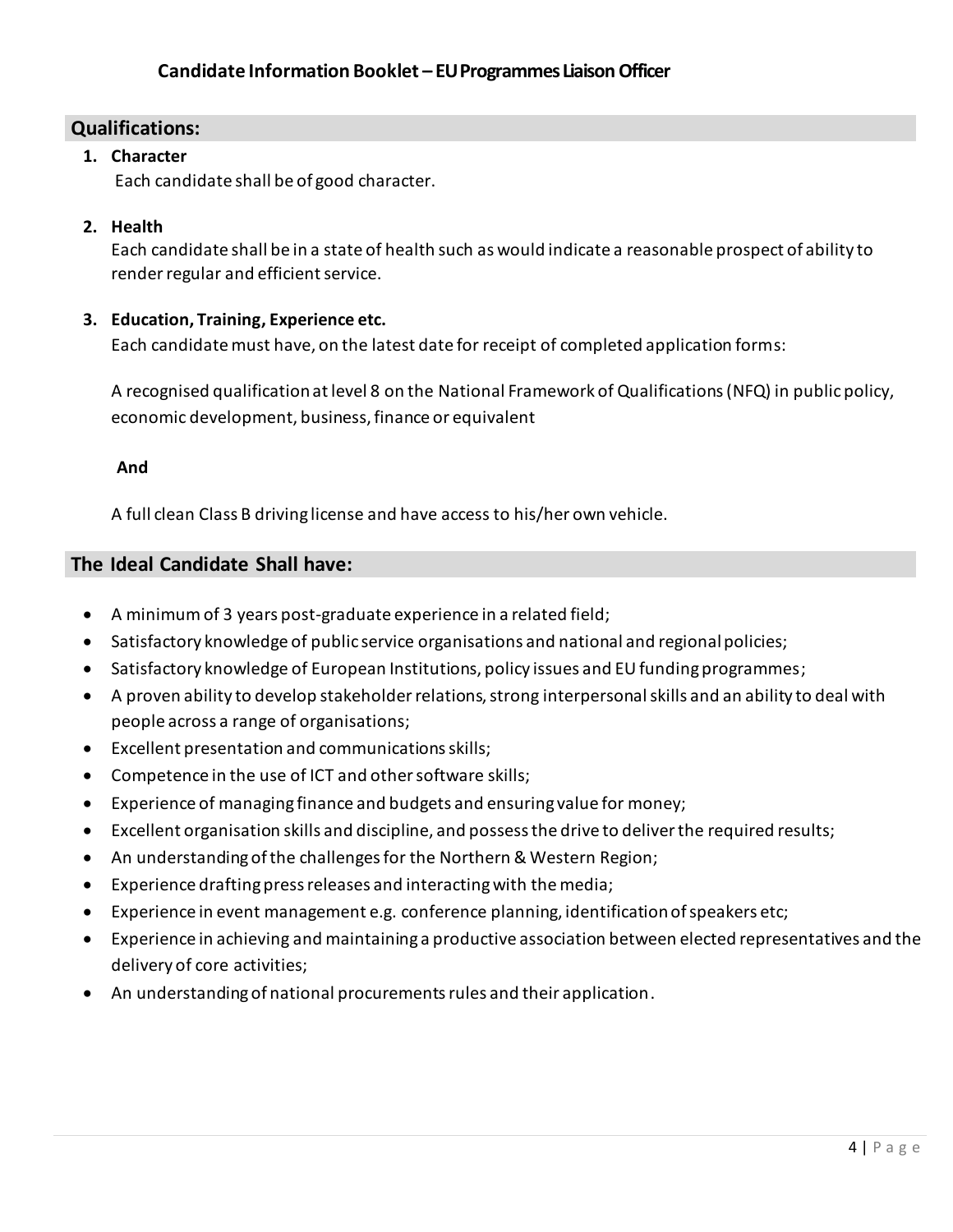# **Competencies for the Post:**

Key Competencies for the post include the following and candidates will be expected to **demonstrate sufficient evidence within their application form** of competence under each of these. Please take particular note ofthese when completing the application form as any short-listing or interview processes will be based on the information provided by candidates:

| <b>Management and Change:</b> | Displays the ability to think and act strategically. Thinks long term.<br>Can translate organisational mission and vision into clear specific<br>and achievable objectives.<br>Demonstrates innovation and creativity to secure successful<br>strategic outcomes.<br>Has a clear understanding of the political reality and context of the<br>organisation.<br>Develops and maintains positive and mutually beneficial<br>relationships. Builds networks of technical and professional<br>contacts. Promotes and sustains an appropriate, positive, and<br>cohesive image for the organisation they represent.<br>Effectively introduces change, fosters a culture of creativity in<br>$\bullet$<br>employees and overcomes resistance to change.<br>Demonstrates flexibility and an openness to change. |
|-------------------------------|----------------------------------------------------------------------------------------------------------------------------------------------------------------------------------------------------------------------------------------------------------------------------------------------------------------------------------------------------------------------------------------------------------------------------------------------------------------------------------------------------------------------------------------------------------------------------------------------------------------------------------------------------------------------------------------------------------------------------------------------------------------------------------------------------------|
| <b>Delivering Results</b>     | Plans and prioritises work and resources to effectively deliver agreed<br>objectives.<br>Takes responsibility for the delivery of results and for bringing<br>projects and tasks to completion in their area of operation.<br>Ability to think and act strategically to ensure that their functional<br>responsibility is properly aligned with purpose, mission and vision of<br>the Assembly.<br>Makes timely, informed and effective decisions and shows good<br>judgement and balance in making decisions or recommendations.                                                                                                                                                                                                                                                                        |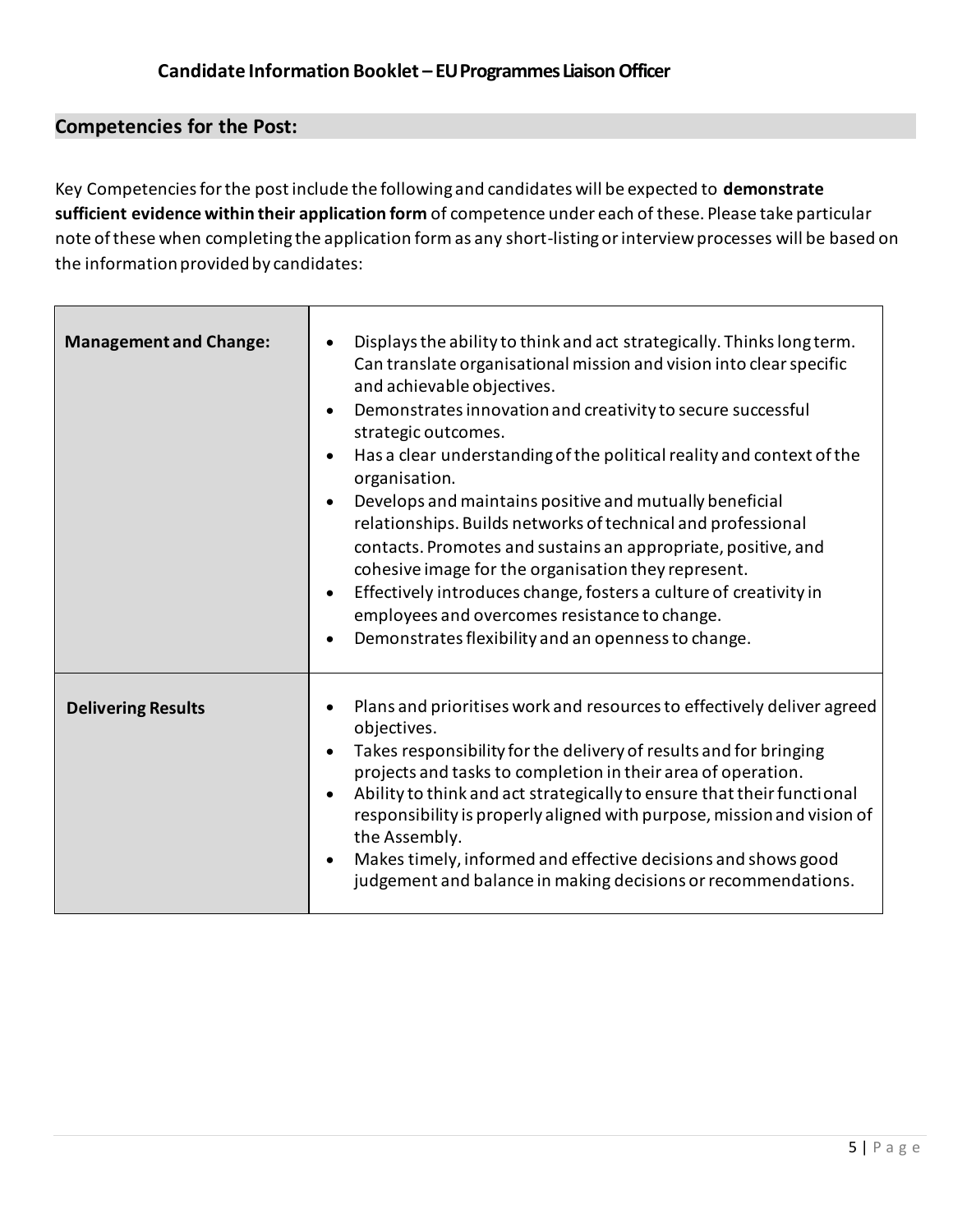$\sqrt{ }$ 

| <b>Leading and Managing</b><br><b>Performance:</b> | Establishes appropriate and productive working relationships at<br>local, regional, national and European level.<br>Leads, motivate and engage employees and others to achieve<br>$\bullet$<br>quality results and to deliver on operational plans.<br>Effectively influences key stakeholders to achieve operational<br>strategy and objectives.<br>Demonstrates lessons learned from work experience. |
|----------------------------------------------------|---------------------------------------------------------------------------------------------------------------------------------------------------------------------------------------------------------------------------------------------------------------------------------------------------------------------------------------------------------------------------------------------------------|
| <b>Personal Effectiveness</b>                      | Demonstrates appropriate and positive self-confidence.<br>Remains calm under pressure and operates effectively in an<br>environment with significant complexity and pace.<br>Communicates effectively - Demonstrates excellent internal and<br>$\bullet$<br>external communications skills, experience of delivering<br>presentations, drafting reports, using social media.                            |

┑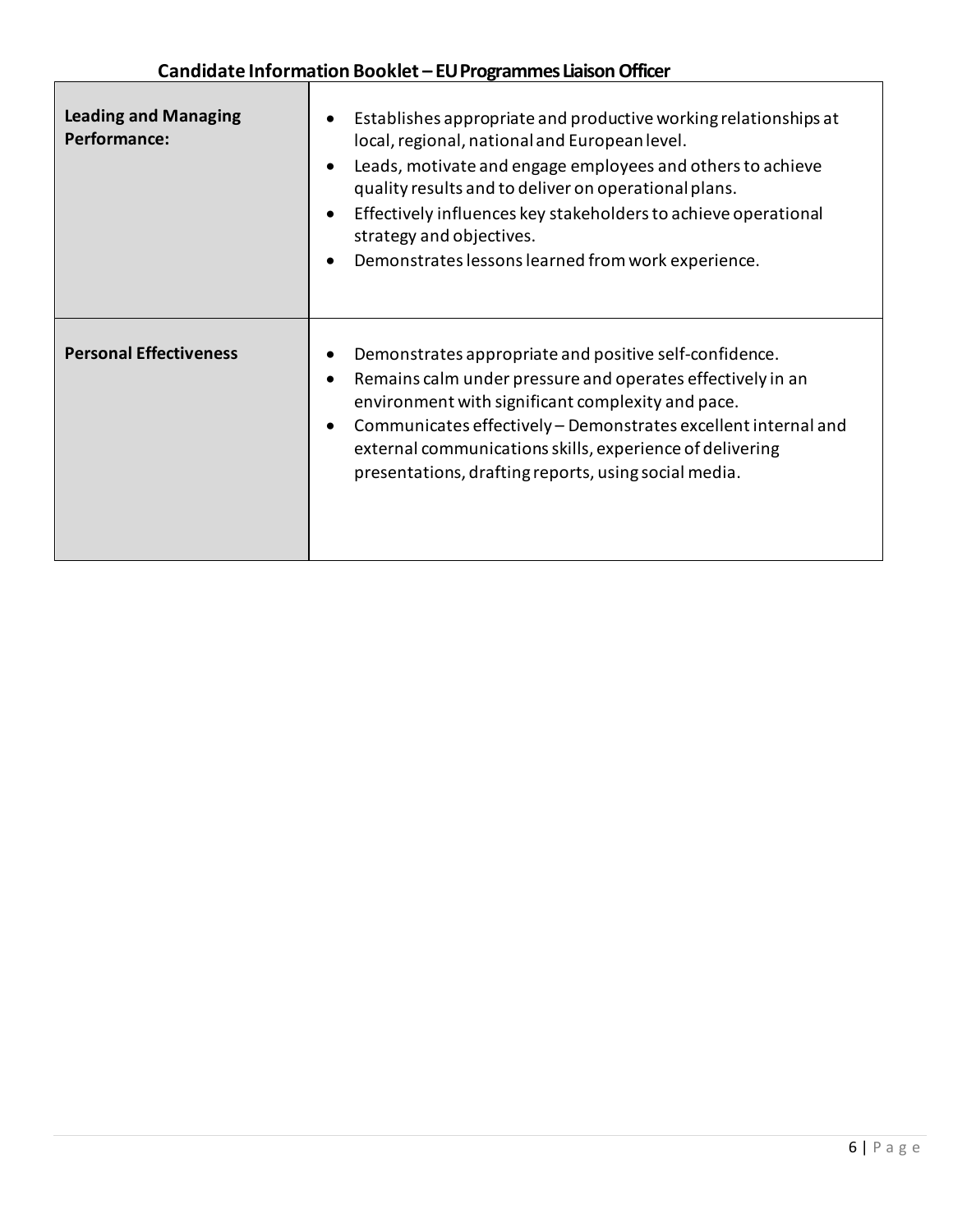## **The Principal Terms and Conditions:**

#### **1. Salary:**

The current salary scale for the post EU Programmes Liaison Officer (Grade VI) is €49,530 - €60,512 gross per annum. On appointment the candidate will be placed on the appropriate point of the salary scale in accordance with the relevant Circular.

The rate of remuneration may be adjusted from time to time in line with Government Policy.

The salary shall be fully inclusive and shall be as determined from time to time. Holders of the office shall pay to the Regional Assembly any fees or other monies (other than their inclusive salary) payable to or received by them by virtue of their office or in respect of services which they are required by or under any enactment to perform.

#### **2. Particulars of the Position:**

The position is whole-time, **permanent** and pensionable.

The Northern and Western Regional Assembly reserves the right to, at any time, re-assign an employee to another Department of the Regional Assembly now or in the future. The Assembly reserves the right to, at any time, assign an employee to any premises in use by the Assembly now or in the future.

The holder of the post shall reside in the district in which his or her duties are to be performed or within a reasonable distance thereof and will be required to serve in the Regional Assembly's Offices, or wherever assigned by the Assembly.

#### **3. Probation**

All contracts will be subject to a probationary period of one year, duringwhich the performance ofthe successful applicant will be regularly evaluated. If during that period, the Assembly is satisfied that the appointee is unlikely to prove suitable for final appointment, the appointment may be terminated by the giving of one month's notice on either side, or, in the event of misconduct or negligence, without notice.

The probationary period may be extended at the discretion of the Director of the Assembly. Employment may be terminated by either party during probation or at the end of the probationary period on one week's notice.

#### **4. Annual Leave**

The annual leave entitlement for this post will be 30 days per annum.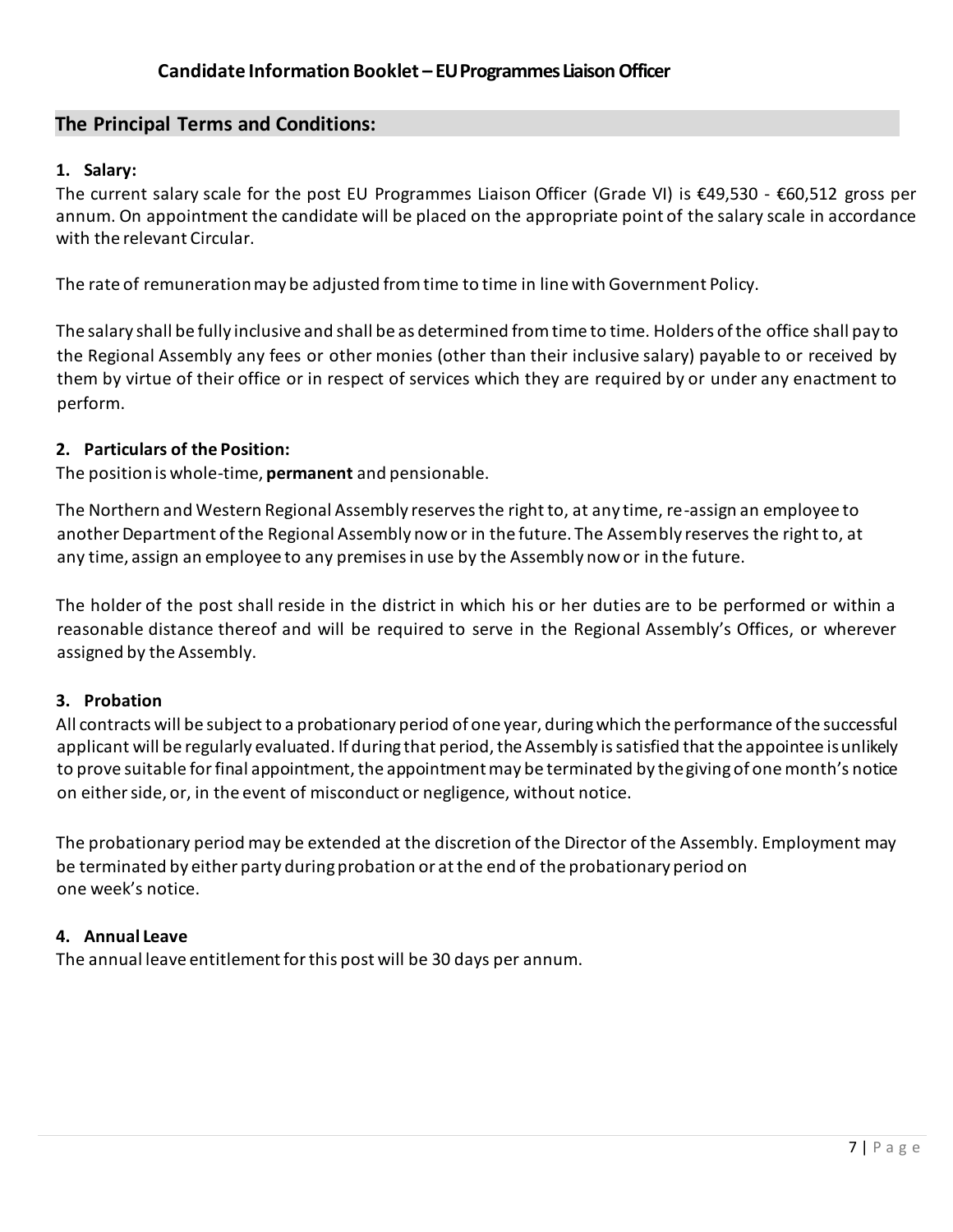# **Candidate Information Booklet – EU Programmes LiaisonOfficer**

# **GradeVI 5. Working Hours**

The successful candidate's normal hours of work will be 37 hours per week. The Assembly reserves the right to alter hours of work from time to time.

#### **6. Superannuation**

All new entrants to pensionable public service employment on or after 1 January 2013 will be members of the Single Public Service Pension Scheme.

All members of the Single Public Service Pension Scheme will be required to contribute 3.5%of net pensionable remuneration plus 3% of pensionable remuneration. Pension and retirement lump sums for member of the Single Public Service Pension Scheme will be based on career-average pay; pensions will be co-ordinated with the State Pension Contribution Scheme.

Persons who are pensionable underthe Local Government (Superannuation) (Consolidation) Scheme 1998, and are liable to pay the Class A rate of PRSI contribution, will be required in respect of superannuation to contribute to the Regional Assembly at the rate of 1.5% of pensionable remuneration plus 3.5% of net pensionable remuneration (i.e. pensionable remuneration lesstwice the annual rate ofsocial insurance old age contributory pension payable at the maximum rate to a person with no adult dependant or qualified children). You will also be required in respect of the Local Government (Spouses and Children's' Contributory Pension) Scheme to contribute to the Assembly atthe rate of 1.5%of pensionable remuneration in accordance with the terms ofthe Scheme.

Persons who become pensionable officers of a Assembly who are liable to pay the Class D rate of PRSI contribution will be required in respect of his/her superannuation to contribute to the Regional Assembly at the rate of 5% of pensionable remuneration. You may also be required to pay Spouses and Children/Widows and Orphans contributions at the rate of 1.5% of pensionable remuneration.

#### **7. Retirement Age:**

The Single Public Service Pension Scheme ("Single Scheme") as provided by the Public Service Pensions (Single Scheme and Other Provisions) Act 2012 commenced with effect from 1st January 2013. The act introduced new retirement provisions for new entrants to the public service appointed on or after 1st January 2013, as well as to former public servants returning to the public service after a break of more than 26weeks.

Retirement age will be in line with the age of eligibility for the State Pension Contributory (SPC). Compulsory Retirement Age will be 70.

There is no mandatory retirement age for "new entrants" to the public service as defined in the Public Service Superannuation (Miscellaneous Provisions) Act 2004.

Anyone who is "not a new entrant" to the public service, as defined in the Public Service Superannuation (Miscellaneous Provisions) Act 2004, had been subject to a compulsory retirement age of 65 years – the Public Service Superannuation (Age of Retirement) Act 2018 providesfor an increase in the compulsory retirement age of most pre-2004 public servants from age 65 to age 70.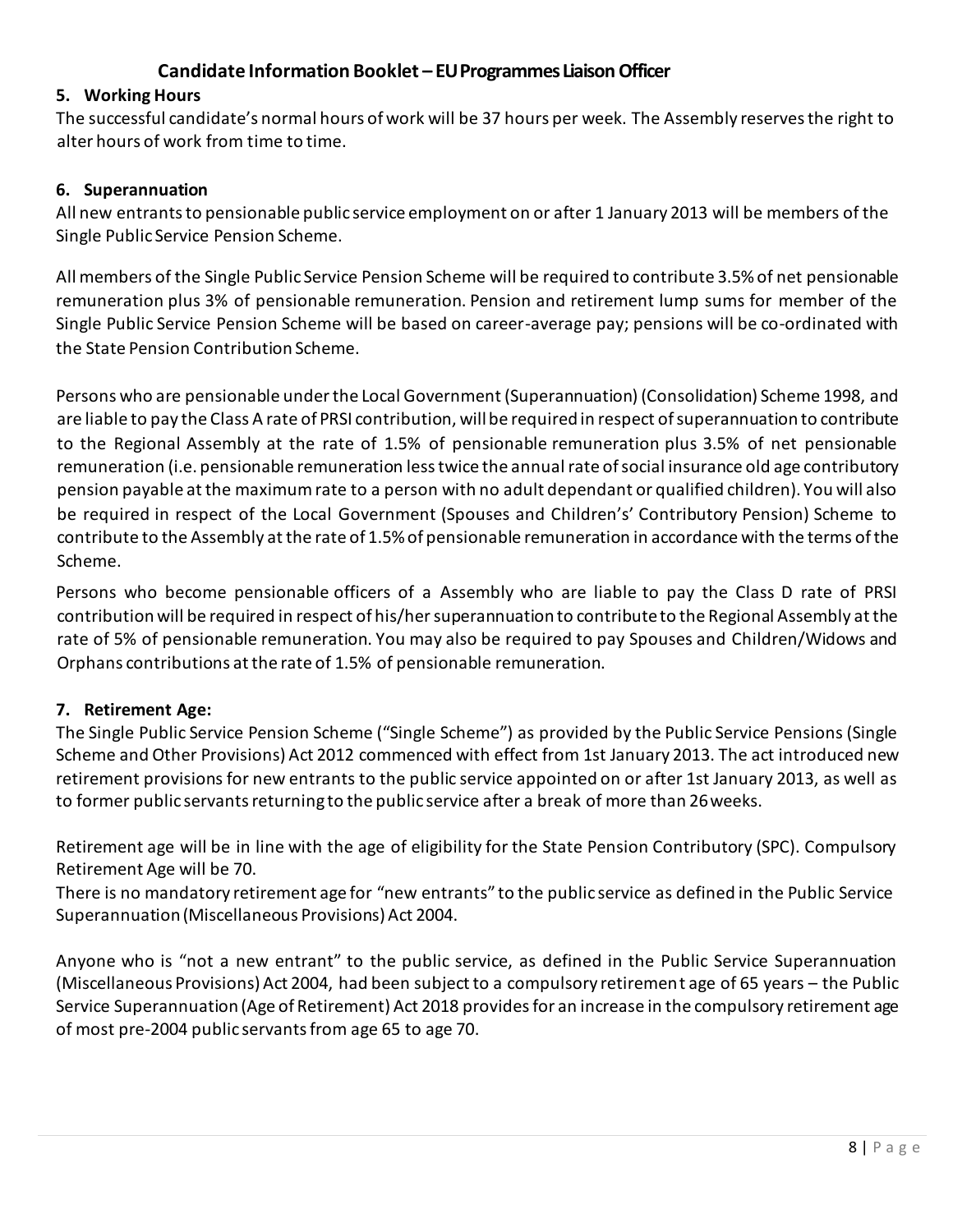# **Candidate Information Booklet – EU Programmes LiaisonOfficer**

#### **8. Driving Licence**

Holders ofthe postshall possess a current unendorsed full driving licence (Category B) and,shall drive a motor car in the course of their duties and for this purpose provide and maintain a car to the satisfaction of the Regional Assembly. The post holder's Insurance policy must cover such use and must indemnify the Assembly. Travel and subsistence expenseswill be paid in accordance with nationallyagreed rates applicable in the sector.

#### **9. Garda Vetting**

The successful candidate may be subject to the Garda Vetting Procedures in line with the provisions of the National Vetting Bureau (Children & Vulnerable Persons) Act 2012 to 2016 as appropriate in advance of appointment and on a periodic basis thereafter for the duration of their employment.

#### **10. Residence**

The holder of the post shall reside in the district in which his or her duties are to be performed or within a reasonable distance thereof and will be required to serve in the Assembly'sOffices, or wherever assigned by the Regional Assembly.

#### **11. Data Protection**

Please note that the information received is used solely for the purpose of considering your application. Such information held is subject to the rights and obligations set out in the Data Protection Acts, 1988, 2003 & 2018 and EU Regulation 2016/679.